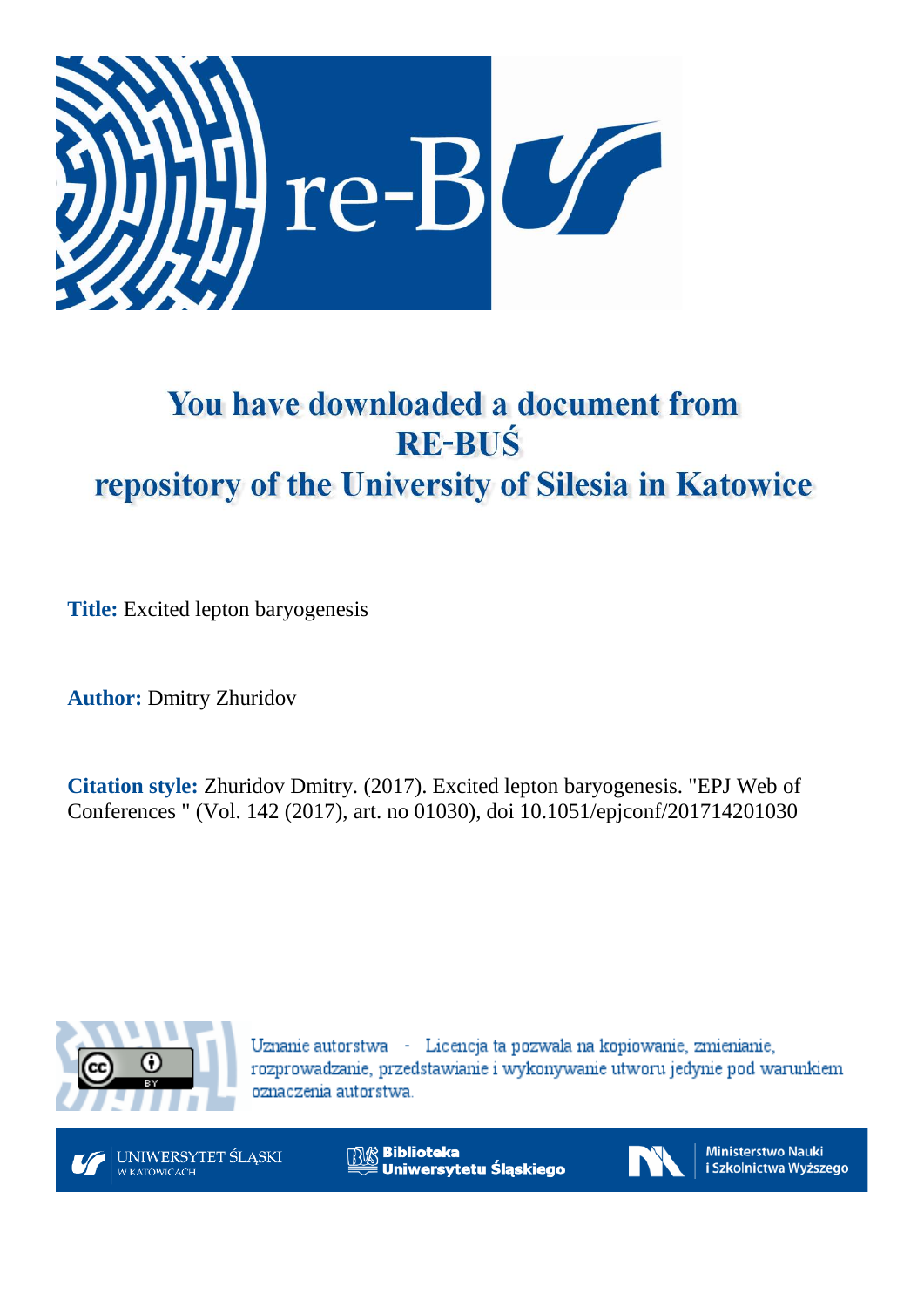# **Excited lepton baryogenesis**

Dmitry Zhuridov<sup>1,a</sup>

<sup>1</sup> Institute of Physics, University of Silesia, Uniwersytecka 4, 40-007, Katowice, Poland

Abstract. The excited leptons that share the quantum numbers with the Standard Model leptons but have larger masses are widespread in many promising new physics theories. A subclass of excited leptons that at low energies interact with the SM fermions dominantly through the effective coupling to lepton and fermion-antifermion pair can be referred as leptomesons. I introduce possible generation of the baryon asymmetry of the universe using these new particles. The discussed baryogenesis mechanisms do not contradict to the small neutrino masses and the proton stability, and can be interesting for the collider experiments.

# **1 Introduction**

In spite of the present success of the Standard Model (SM) several observations indicate its possible nonfundamentality: large number of the SM fermions, their arbitrary masses and mixings, fractional electric charge of quarks, etc. Among the diversity of new physics models the theories of compositeness [1–8] try to solve these problems by introducing a substructure of the SM particles, which subcomponents are commonly referred as preons [1]. The composite models may include in the particle content radial, orbital, topological, structural, and other excitations of the ground state particles, e.g., an *excited lepton* that shares leptonic quantum number with one of the existing leptons, has larger mass and no color charge.

Besides the outlined issues on the particles and their interactions that come from the laboratory studies, another opened questions (including the dark matter problem) arise from the astrophysical observations of the universe around us. In particular, our universe appears to be populated exclusively with baryonic matter rather than antimatter [9]. However this baryon asymmetry can not be explained within the Big Bang cosmology and the SM. Possible scenarios of dynamical generation of the baryon asymmetry during the evolution of the universe from a hot early matter-antimatter symmetric stage are referred as the baryogenesis (BG) mechanisms [10, 11], and include new physics.

In the next section we discuss one example of the composite models in question. The interactions and the mass bounds for the excited leptons are outlined in section 3, and the new BG scenarios that involve these particles are discussed in section 4. Finally, we conclude in section 5.

Table 1. The haplon quantum numbers

| Haplon   | Spin $[\hbar]$ | $Q$ [ $ e $ ] | C1                     | $C2 \quad SU(2)_h$ |
|----------|----------------|---------------|------------------------|--------------------|
| $\alpha$ | 1/2            | $+1/2$        |                        |                    |
| ß        | 1/2            | $-1/2$        |                        |                    |
|          |                | $+1/2$        | $\mathbf{\mathcal{R}}$ |                    |
| $c_k$    |                | $-1/6$        |                        |                    |

# **2 Composite model example**

Consider the haplon models [7, 12], which are similar to the earlier models with wakems and chroms [4, 13, 14], and are based on the symmetry  $SU(3)_c \times U(1)_{em} \times SU(N)_h$ , where the new haplon group  $SU(N)_h$  has the confinement scale of the order of 0.3 TeV, and denotes, e.g.,  $SU(2)_L \times SU(2)_R$ . These models contain the two categories of preons (haplons): the fermions  $\alpha^{+1/2}$  and  $\beta^{-1/2}$ , and the scalars  $\ell^{+1/2}$  and  $c_k^{-1/6}$ , where  $k = r, g, b$  ("red, green, blue"). Their quantum number assignment is given in Ta blue"). Their quantum number assignment is given in Table 1, where *Q* is the electric charge, C1 is the choice for the  $SU(3)_c$  representations in Ref. [7]<sup>1</sup> and C2 is an alternative choice [12]. Then the haplon pairs can compose the SM particles as  $v = (\alpha \bar{\ell}), e^- = (\beta \bar{\ell}), u = (\alpha \bar{\ell}_k), d = (\beta \bar{\ell}_k),$ <br>  $W^- = (\bar{\alpha} \beta)$ ,  $W^3 = (\bar{\alpha} \alpha - \bar{\beta} \beta)/\sqrt{2}$  and the new parti- $W^- = (\bar{\alpha}\beta)$ ,  $W^3 = (\bar{\alpha}\alpha - \bar{\beta}\beta)/\sqrt{2}, \dots$ , and the new parti-<br>cless e.g. a scalar leptoquark  $S^{+2/3} = (l\bar{z}_1)$  and the neutral cles, e.g., a scalar leptoquark  $S_{\ell}^{+2/3} = (\ell \bar{\epsilon}_k)$ , and the neutral<br>scalars  $S_{\ell}^{0} = (\ell \bar{\ell})$  and  $S_{\ell}^{0} = (c_k \bar{c}_k)$ .  $W^{3}$  mixes with the pho-<br>ton  $\gamma$  similarly to the mixing between  $\gamma$  and  $\varrho^{0}$ -meson. ton  $\gamma$  similarly to the mixing between  $\gamma$  and  $\rho^0$ -meson. *H* scalar can be a p-wave excitation of the *Z*, and the second and third generations can be dynamical excitations. Notice that  $S_{\ell}^{+2/3}$ ,  $S_{\ell}^{0}$  and  $S_{\ell}^{0}$  states (if their masses are small) may<br>contribute to the low-energy observables  $e \sigma$ , so-called contribute to the low-energy observables, e.g., so-called,  $XYZ$  states [16].  $<sup>2</sup>$ </sup>

© The Authors, published by EDP Sciences. This is an open access article distributed under the terms of the Creative Commons Attribution License 4.0 (http://creativecommons.org/licenses/by/4.0/).

<sup>1</sup>Notice that C1 assignment does not provide a spin-charge separation [15].

<sup>2</sup>Notice that the SM results can be reproduced in some composite models, at least at the tree level, due to the complementarity between Higgs phase and confining phase [17, 18].

ae-mail: dmitry.zhuridov@gmail.com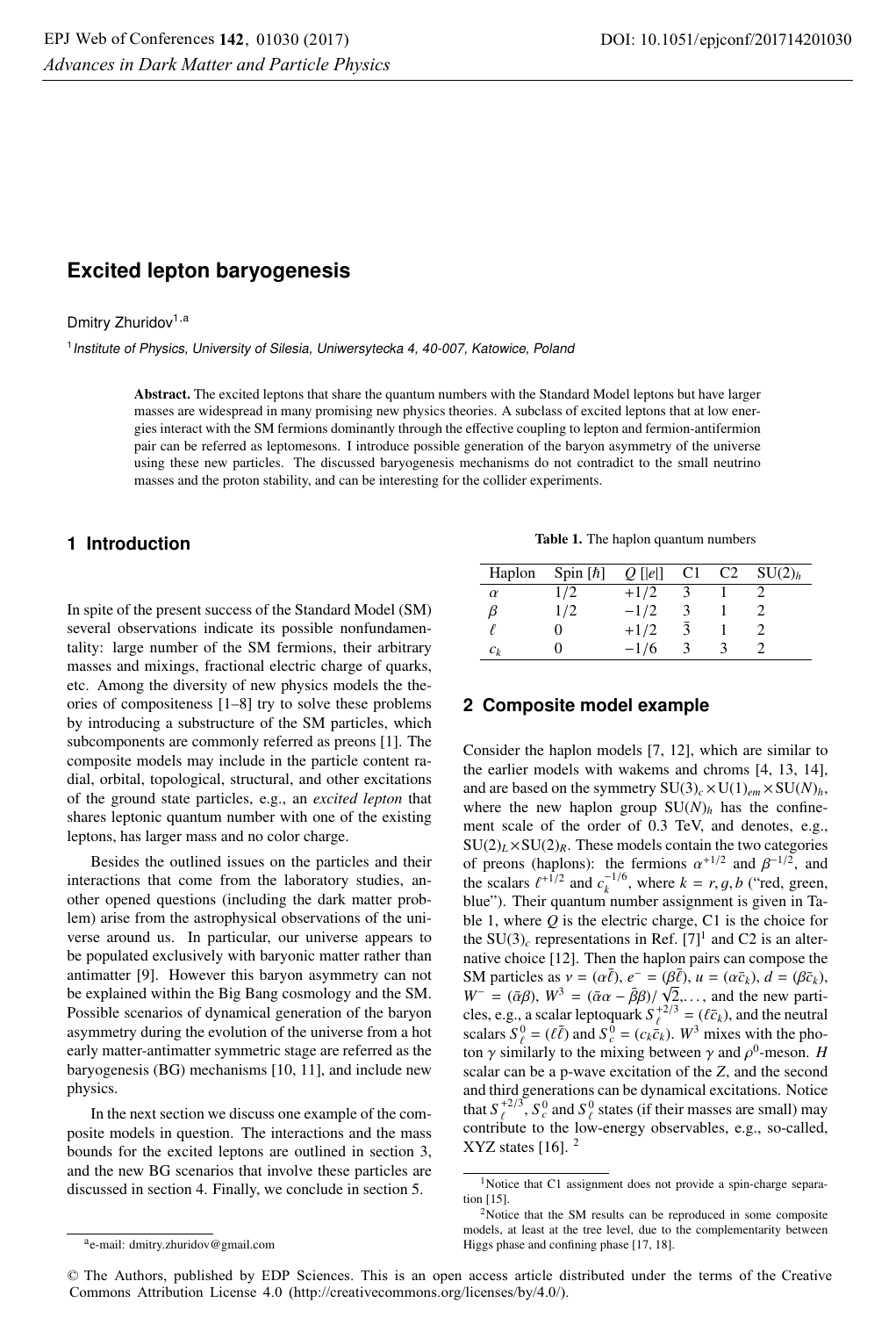However, new questions arise: Where does this peculiar haplon picture come from? Can it, in turn, result from a substructure of haplons? Consider the two scalar "prepreons"<sup>3</sup>  $\pi_k$  and  $\bar{\pi}_k$ , which are SU(3) triplets and have the electric charges of  $-1/6$  and  $+1/6$ , respectively. Then the set of haplons with their electric and C2 color charges can be reproduced by the triples of "prepreons"  $(\bar{\pi}_{\bar{r}}\bar{\pi}_{\bar{g}}\bar{\pi}_{\bar{b}} \rightarrow {\alpha, \ell}, \pi_{r}\pi_{g}\pi_{b} \rightarrow {\beta, \bar{\ell}}, \bar{\pi}_{\bar{i}}\pi_{\bar{j}}\pi_{l} \rightarrow c_{k}$ , while additional mechanism of spin generation is required. One additional mechanism of spin generation is required. One can think of possible relation of spin to a circular color currents similarly to some discussions in the context of the condensed matter [20] and gravity [21] theories, taking into account that the distribution of matter in a composite state can be imagined (in particular, in the SU(3) Yang-Mills theory) in terms of the wave functions or probability distributions for the effective subcomponents of a finite size [22–25]. Then a "spinning" and "nonspinning" states of the same preon (e.g.,  $\alpha$  and  $\ell$ ) may form a supersymmetric multiplet.

Notice that the possibility of multihaplon states such as  $(\beta \bar{c}_k \bar{\ell} c_k)$ ,  $(\alpha \bar{\ell} \beta \bar{c}_k \bar{\beta} c_k)$ , etc., gets more points from recent<br>discoveries of the multiquark hadrons [26] discoveries of the multiquark hadrons [26].

# **3 Excited leptons**

The excited lepton states defined in the introduction can be particularly important if their masses are smaller than the leptoquark and leptogluon masses, which can be natural due to the absence of the color charge. The contact interactions among the SM fermions *f* and the excited fermions *f*<sup>∗</sup> can be generically written as [9]

$$
\mathcal{L}_{CI} = \frac{g_*^2}{2\Lambda^2} \sum_{\alpha,\beta=L,R} \left[ \eta_{\alpha\beta} (\bar{f}_{\alpha}\gamma^{\mu} f_{\alpha}) (\bar{f}_{\beta}\gamma_{\mu} f_{\beta}) + \eta'_{\alpha\beta} (\bar{f}_{\alpha}\gamma^{\mu} f_{\alpha}) (\bar{f}_{\beta}^{*}\gamma_{\mu} f_{\beta}^{*}) + \tilde{\eta}'_{\alpha\beta} (\bar{f}_{\alpha}^{*}\gamma^{\mu} f_{\alpha}^{*})(\bar{f}_{\beta}^{*}\gamma_{\mu} f_{\beta}^{*}) + \eta''_{\alpha\beta} (\bar{f}_{\alpha}\gamma^{\mu} f_{\alpha}) (\bar{f}_{\beta}^{*}\gamma_{\mu} f_{\beta}) + \text{H.c.} + \dots \right], \tag{1}
$$

where  $\Lambda$  is the contact interaction scale,  $g_*^2 = 4\pi$ , and the new parameter values are usually taken of  $|n^j| < 1$ new parameter values are usually taken of  $|\eta^j| \leq 1$ .

Assuming nearly maximal couplings of  $|\eta^j| \approx 1$  and excited fermion masses of  $M_{\infty} \approx \Lambda$ , the present lower the excited fermion masses of  $M_{f^*} \simeq \Lambda$ , the present lower bounds for  $\Lambda/\sqrt{|\eta^j|}$  ratios are of the order of few TeV [9].<br>However, if Eq. (1) expresses a "residue" effective inter-However, if Eq. (1) expresses a "residue" effective interactions between the composites (with respect to the fundamental interactions among their subcomponents) then  $|\eta^j|$ | couplings can be small, and even the case of  $M_f \le \Lambda$ 1 TeV is not excluded for  $|\eta^j| \ll 1$  and  $\Lambda/\sqrt{|\eta^j|} >> M_{f^*}$ .

A particular type of excited leptons that at low energies interact with the SM fermions dominantly through the contact terms we refer as *leptomesons* (LM).4 The relevant contact terms (with  $\eta$ " couplings) can be realized, e.g., through the leptoquark exchange.

## **4 Baryogenesis**

Possible BG and the dark matter generation by a scalar 4-haplon state was considered in Ref. [12]. In this proceedings we discuss if fermionic LM states can provide a successful BG [28]. Similarly to the sterile neutrino <sup>ν</sup>*<sup>R</sup>* case, depending on the LM properties, deviation from thermal equilibrium can occur at either production or freezeout and decay (compare to the BG via <sup>ν</sup>*<sup>R</sup>* oscillations [29] and the usual leptogenesis [30], respectively). In both scenarios one should replace the Yukawa interactions of <sup>ν</sup>*<sup>R</sup>* by the contact interactions of LMs, which may result in promising effects.

#### **4.1 BG from LM oscillations**

Once created in the early universe neutral long-lived LMs oscillate and interact with ordinary matter. These processes do not violate the total lepton number  $L^{\text{tot}}$  (for Dirac LMs). However the oscillations violate *CP* and therefore do not conserve individual lepton numbers *Li* for LMs. Hence the initial state with all zero lepton numbers evolves into a state with  $L^{tot} = L_0 + \sum_i L_i = 0$  but  $L_i \neq 0$ , where  $L_0$ is the lepton number of other particles.

At temperatures  $T \ll \Lambda$  the LMs communicate their lepton asymmetry to neutrinos  $v_{\ell}$  and charged leptons  $\ell$ through the effective interactions, e.g., *B*-conserving (and *L*-conserving for Dirac LMs) vector couplings

$$
\sum_{\psi_{\ell},f,f'} \sum_{\alpha,\beta=L,R} \left[ \frac{\epsilon_{ff'\psi_{\ell}}^{\alpha\beta}}{\Lambda^2} (\bar{f}_{\alpha}\gamma^{\mu}f'_{\alpha})(\bar{\psi}_{\ell\beta}\gamma_{\mu}N_{\ell\beta}) + \frac{\tilde{\epsilon}_{ff'\psi_{\ell}}^{\alpha\beta}}{\Lambda^2} (\bar{\psi}_{\ell\alpha}\gamma^{\mu}f'_{\alpha})(\bar{f}_{\beta}\gamma_{\mu}N_{\ell\alpha}) + \text{H.c.}, \tag{2}
$$

where  $\psi_{\ell} = \ell, \nu_{\ell}$  ( $\ell = e, \mu, \tau$ ), the constants  $\hat{\epsilon} = 4\pi \eta''$  can<br>be real f and f' denote either quarks or leptons such that be real, *f* and *f'* denote either quarks or leptons such that  $Q_{fa} + Q_{f''c} + Q_{\psi_{\ell\beta}} = 0$ , and  $N_{\ell}$  is the neutral LM flavor state related to the mass eigenstates  $N_i$  as  $N_{\ell\alpha} = \sum_{i=1}^n U_{\ell i}^{\alpha} N_i$ .

*i* cut to the mass eigenstates  $N_i$  as  $N_{\ell\alpha} = \sum_{i=1}^{i} U_{\ell i} N_i$ .<br>Suppose that LMs of at least one type  $N_i$  remain in thermal equilibrium till the electroweak symmetry breaking time  $t_{EW}$  at which sphalerons become ineffective, and those of at least one other type  $N_j$  come out-of-equilibrium by  $t_{EW}$ . Hence the lepton number of former (later) affects (has no effect on) the BG. In result, the final baryon asymmetry after  $t_{EW}$  is nonzero. At the time  $t \gg t_{EW}$  all LMs decay into the leptons and the quarks (hadrons). For this reason they do not contribute to the dark matter in the universe, and do not destroy the Big Bang nucleosynthesis.

The system of *n* types of singlet LMs of a given momentum  $k(t) \propto T(t)$  that interact with the primordial plasma can be described by the  $n \times n$  density matrix  $\rho(t)$ . In a simplified picture it satisfies the kinetic equation [29]

$$
i\frac{d\rho}{dt} = [\hat{H}, \rho] - \frac{i}{2}\{\Gamma, \rho\} + \frac{i}{2}\{\Gamma^p, 1 - \rho\},\tag{3}
$$

where  $\Gamma(\Gamma^p)$  is the destruction (production) rate, and the effective Hamiltonian can be written as

$$
\hat{H} = V(t) + U \frac{\hat{M}^2}{2k(t)} U^{\dagger},\tag{4}
$$

<sup>&</sup>lt;sup>3</sup>For supersymmetric models with "prepreons" see, e.g., Ref. [19].

<sup>4</sup>Notice that the same term "leptomeson" was used in the literature for the bound states of colored excitations of *e*<sup>+</sup> and *e*<sup>−</sup> [27].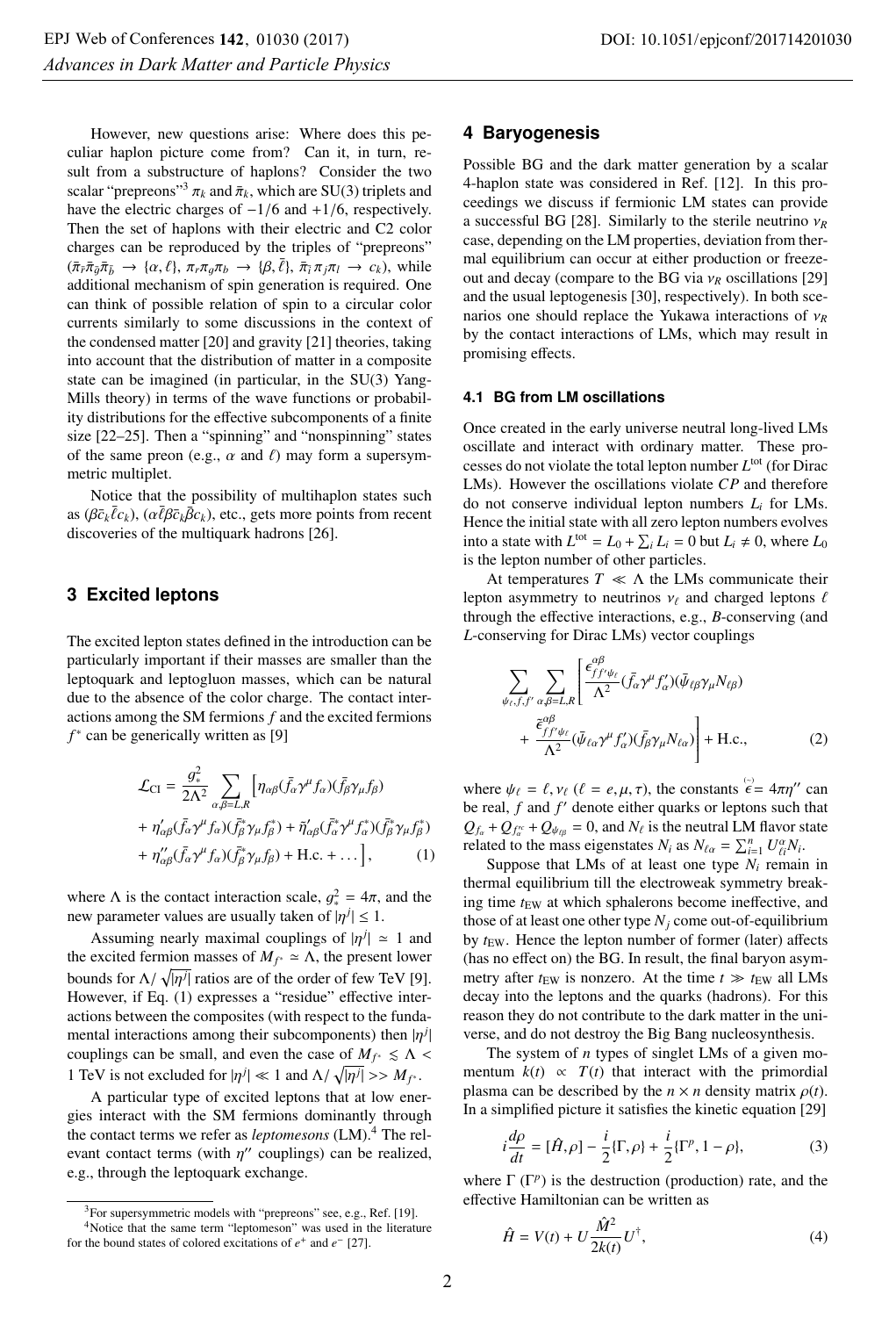

Figure 1. Feynman diagrams for the discussed contributions to the CP asymmetry, where the line direction shows either *<sup>L</sup>* or *<sup>B</sup>* flow, "×" represents a Majorana mass insertion, and the black bulb represents a subprocess (e.g., a leptoquark exchange).

 $\Gamma_1$ 

where  $\hat{M}^2 = \text{diag}(M_1^2, \dots, M_n^2)$  with the masses  $M_i$  of  $N_i$ , and  $V$  is a real potential and *V* is a real potential.

One of the main features of the discussed BG from LMs is that the 4-particle interaction cross section that contributes to the destruction rate is proportional to the total energy of the process *s* instead of the inverse proportionality that takes place in the BG from  $v_R$  oscillations. Indeed, this cross section can be written as

$$
\sigma(a+b \to c+d) = \frac{C}{4\pi} |\epsilon|^2 \frac{s}{\Lambda^4} \propto s,
$$
\n(5)

where *a*, *b*, *c* and *d* denote the four interacting particles (*f*,  $f'$ ,  $h(e)$  and  $N(e)$  and  $C = O(1)$  is the constant that includes  $f'$ ,  $\psi_{\ell}$  and  $N_{\ell}$ ), and  $C = O(1)$  is the constant that includes<br>the color factor in the case of the interaction with quarks the color factor in the case of the interaction with quarks. In result, the interaction rate that equilibrates LMs,

$$
\Gamma \propto |\epsilon|^2 \frac{T^5}{\Lambda^4},\tag{6}
$$

is suppressed by  $(T/\Lambda)^4$  with respect to the Higgs medi-<br>ated interaction rate in usual BG via  $v_0$  oscillations ated interaction rate in usual BG via  $v_R$  oscillations.

The conditions that LMs of type  $N_i$  remain in thermal equilibrium till  $t_{EW}$ , while  $N_j$  do not, can be written as

$$
\Gamma_i(T_{\rm EW}) > H(T_{\rm EW}), \qquad \Gamma_j(T_{\rm EW}) < H(T_{\rm EW}), \qquad (7)
$$

where  $H(T)$  is the Hubble expansion rate. Due to the suppression factor of  $(T_{EW}/\Lambda)^4$  the successful BG can be re-<br>alized with the relatively large couplings  $|\epsilon|$  with respect alized with the relatively large couplings  $|\epsilon|$  with respect to the sterile neutrino Yukawas of *Y* ∼ 10<sup>−</sup><sup>7</sup> in the BG via  $v_R$  oscillations [29]. In particular, for  $\Lambda \ge 10$  and 30 TeV we have  $|\epsilon| \gtrsim 10^{-4}$  and  $10^{-3}$ , respectively. Hence the considered BG scenario can be relevant for the LHC and next colliders without unnatural hierarchy of the couplings.

#### **4.2 BG from LM decays**

Suppose that the neutral LMs are Majorana particles  $(N = N<sup>c</sup>)$ . Consider their out-of-equilibrium,  $CP$ - and *L*violating decays in the early universe. The relevant interactions can be written as

$$
\frac{\epsilon_{ff'\psi_{\ell}}^{\alpha R}}{\Lambda^2} (\bar{f}_{\alpha}\gamma^{\mu} f'_{\alpha})(\bar{\psi}_{\ell R}\gamma_{\mu}N_{\ell R}) + \frac{\epsilon_{ff'\psi_{\ell}}^S}{\Lambda^2} (\bar{f}_{R}f'_{L})(\bar{\psi}_{\ell L}N_{\ell R}) \n+ \frac{\epsilon_{ff'\psi_{\ell}}^T}{\Lambda^2} (\bar{f}\sigma^{\mu\nu} f')(\bar{\psi}_{\ell L}\sigma_{\mu\nu}N_{\ell R}) + \text{H.c.}
$$
\n(8)

To be more specific in the following we consider the term

$$
\frac{\lambda_{\ell i}}{\Lambda^2} (\bar{q}_{\alpha} \gamma^{\mu} q_{\alpha}^{\prime})(\bar{\ell}_R \gamma_{\mu} N_{iR}), \tag{9}
$$

where  $\lambda_{\ell i} = \epsilon_{qq\ell}^{aR} U_{\ell i}^{R}$  is a complex parameter. Consider the interference of tree and are local discussion of about in the interference of tree and one-loop diagrams<sup>5</sup> shown in Fig. 1. The final *CP* asymmetry that is produced in decays of the lightest LMs *N*<sup>1</sup>

$$
\varepsilon_1 = \frac{1}{\Gamma_1} \sum_{\ell} [\Gamma(N_1 \to \ell_R q_a q_a^{\prime c}) - \Gamma(N_1 \to \ell_R^c q_a^c q_a^{\prime})], (10)
$$

can be non-zero if  $Im[(\lambda^{\dagger} \lambda)^2]_j$   $\neq 0$ . Using the width [33],

$$
= \sum_{\ell} [\Gamma(N_1 \to \ell_R q_\alpha q_\alpha^{\prime c}) + \Gamma(N_1 \to \ell_R^c q_\alpha^c q_\alpha^{\prime})]
$$

$$
\approx \frac{1}{128\pi^3} (\lambda^{\dagger} \lambda)_{11} \frac{M_1^5}{\Lambda^4}, \tag{11}
$$

the condition for the decay parameter  $K = \Gamma_1/H(M_1) > 3$ <br>(strong washout regime) translates into the limit of (strong washout regime) translates into the limit of

$$
(\lambda^{\dagger}\lambda)_{11} \gtrsim 4 \times 10^{-7} \times \left(\frac{\Lambda}{10 \text{ TeV}}\right)^4 \times \left(\frac{1 \text{ TeV}}{M_1}\right)^3. \tag{12}
$$

The final baryon asymmetry can be written as

$$
\frac{n_B - n_{\bar{B}}}{s} = \left(-\frac{28}{79}\right) \times \frac{n_L - n_{\bar{L}}}{s} = \left(-\frac{28}{79}\right) \times \frac{\varepsilon_1 \kappa}{g_*}, \quad (13)
$$

where  $n_B(n_L)$  is the baryon (lepton) number density, *s* is the entropy density, <sup>−</sup>28/79 is the sphaleron lepton-tobaryon factor, and  $\kappa \leq 1$  is the washout coefficient that can be determined by solving the set of Boltzmann equations. The observed baryon asymmetry of the universe of [9]

$$
\eta_B = \frac{n_B - n_{\bar{B}}}{n_{\gamma}} = 7.04 \times \frac{n_B - n_{\bar{B}}}{s} \simeq 6 \times 10^{-10}, \quad (14)
$$

where  $n<sub>y</sub>$  is the photon number density, can be produced, e.g., for *K* ∼ 100 with the degeneracy factor of

$$
\mu \equiv \frac{M_2 - M_1}{M_1} \le 10^{-6} \left( \frac{M_1}{1 \text{ TeV}} \right),\tag{15}
$$

which enters the resonant *CP* asymmetry of

$$
\varepsilon_i \sim \frac{\text{Im}\{[(\lambda^\dagger \lambda)_{ij}]^2\}}{(\lambda^\dagger \lambda)_{ii} (\lambda^\dagger \lambda)_{jj}} \frac{\Gamma_j}{M_j} \frac{M_i M_j}{M_i^2 - M_j^2} \sim \mu^{-1} \frac{\Gamma_1}{M_1}.\tag{16}
$$

Notice that the discussed effective LM-quark-quarklepton vertex can be realized, e.g., through the exchange

 $5$ Same two-loop self-energy graph as in Fig. 1 (right) was discussed in the resonant BG scenarios of Refs. [31, 32], where the baryon asymmetry is directly produced in the three-body decays of the sterile neutrinos. Although these mechanisms involve *<sup>B</sup>*-violating interactions of *qqq*ν*<sup>R</sup>* type, they do not lead to fast proton decay due to the large values of  $v_R$  mass and the *B*-violating interaction scale of  $O(1)$  TeV.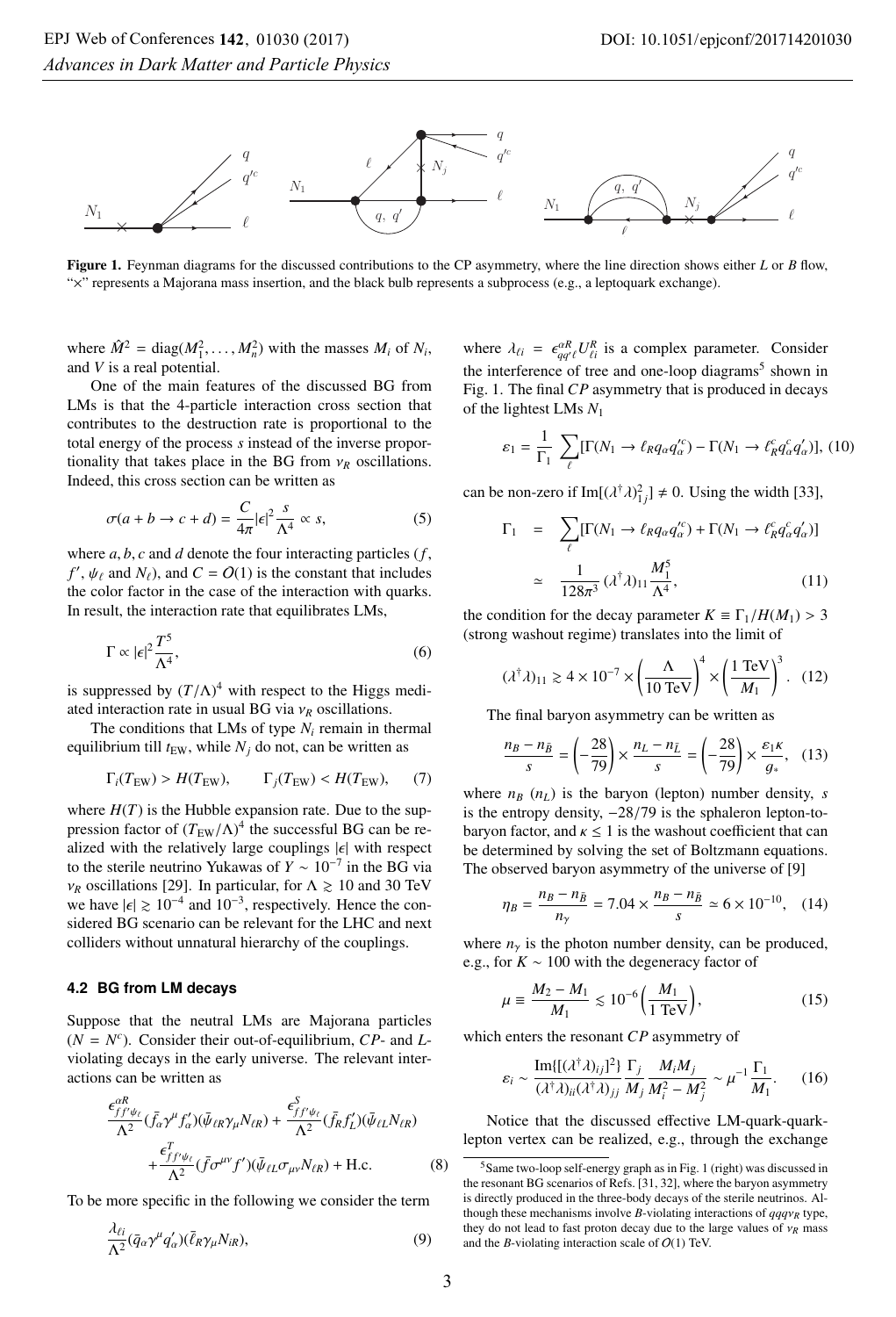

Figure 2. The discussed contribution to the neutrino masses (line direction shows *L* flow).



Figure 3. Leptoquark (LQ) contribution to the neutrino masses.

of the  $SU(2)_L$  singlet scalar leptoquark  $S_{0R}$  with  $Y = 1/3$ . Relevant interaction terms can be written as

$$
-\mathcal{L}_{int} = (g_{ij}\,\bar{d}_R^c N_{iR} + f_j\,\bar{u}_R^c \ell_R)S_{0R}^j + \text{H.c.}
$$
 (17)

Then the above expressions are valid with the replacements of  $\lambda \to gf^*$  and  $\Lambda \to M_{S_{0R}}$ . The relevant to the successful BG values of the new couplings of  $|g| \sim |f|$  ∼ <sup>0</sup>.<sup>01</sup> <sup>−</sup> <sup>0</sup>.1, can be interesting for the collider searches.

#### **4.3 Neutrino masses**

For Majorana LMs the effective terms of

$$
\frac{\epsilon_{ff\nu_{\ell}}^S}{\Lambda^2} \bar{f}_R f_L \bar{\nu}_{\ell L} N_{\ell R} + \frac{\epsilon_{ff\nu_{\ell}}^T}{\Lambda^2} \bar{f} \sigma^{\mu\nu} f \bar{\nu}_{\ell L} \sigma_{\mu\nu} N_{\ell R} + \text{H.c. (18)}
$$

can generate the two-loop contributions to the observable light neutrino masses  $m_{\nu_{\ell}}$  that is illustrated for  $f = q$  in Fig. 2, and for a particular model with the leptoquarks in Fig. 3. A simple estimate of this contribution is

$$
m_{\nu_{\ell}} \sim \sum_{i} \frac{(\epsilon \, U_{\ell i}^R)^2}{(16\pi^2)^2} \, \frac{M_i^3 m_q^2}{\Lambda^4},\tag{19}
$$

where  $m_q$  is the quark mass. Hence the present bound of  $m_v \leq 2$  eV [34] can be easily satisfied.

# **5 Conclusion**

The two new testable baryogenesis scenarios in the models with excited leptons are introduced, which do not contradict to the observable neutrino masses. First, *the BG from LM oscillations* may take place for relatively light and long-lived LMs, which do not all decay before  $t_{EW}$ . Second, *the BG from LM decays* can be realized if all LMs decay before  $t_{EW}$ . A particular models based on the former (later) BG proposal require detailed study of the neutrino potential (of the Boltzmann equations) to be verified in the future experiments. In both scenarios the baryon number is violated only by the sphaleron processes that does not affect the proton stability. Due to the relatively low temperatures of the discussed BG mechanisms, an analog of the gravitino problem [35, 36] does not exist there.

## **Acknowledgements**

The author thanks Marek Zrałek, Henryk Czyż, Bhupal Dev and Yue Zhang for useful discussions. This work was supported in part by the Polish National Science Centre, grant number DEC-2012/07/B/ST2/03867. The author used JaxoDraw [37] to draw the Feynman diagrams.

## **References**

- [1] J. C. Pati and A. Salam, Phys. Rev. D 10, 275 (1974) [Erratum-ibid. D 11, 703 (1975)].
- [2] H. Terazawa, K. Akama and Y. Chikashige, Phys. Rev. D 15, 480 (1977).
- [3] M. A. Shupe, Phys. Lett. B 86, 87 (1979).
- [4] H. Terazawa, Phys. Rev. D 22, 184 (1980).
- [5] E. J. Squires, Phys. Lett. B 94, 54 (1980).
- [6] H. Harari and N. Seiberg, Phys. Lett. B 98, 269 (1981).
- [7] H. Fritzsch and G. Mandelbaum, Phys. Lett. B 102, 319 (1981).
- [8] R. Barbieri, R. N. Mohapatra and A. Masiero, Phys. Lett. B 105, 369 (1981) [Erratum-ibid. B 107, 455 (1981)].
- [9] C. Patrignani *et al*. (Particle Data Group), Chin. Phys. <sup>C</sup> 40, 100001 (2016).
- [10] A. D. Dolgov, Phys. Rept. 222, 309 (1992).
- [11] M. Dine and A. Kusenko, Rev. Mod. Phys. 76, 1 (2003)
- [12] H. Fritzsch and J. Sola, Adv. High Energy Phys. 2014, 361587 (2014).
- [13] H. Terazawa, Conf. Proc. C **840719**, 63 (1984).
- [14] H. Terazawa, J. Mod. Phys. 5, 205 (2014).
- [15] C. Xiong, arXiv:1606.01883 [hep-ph].
- [16] O.-p. Ji [BESIII Collaboration], Nucl. Part. Phys. Proc. 270-272, 127 (2016).
- [17] G. 't Hooft, "Topological aspects of quantum chromodynamics," in From the Planck Length to the Hubble Radius, ed. A. Zichichi (World Scientific, Singapore, 2000), 216–236 [arXiv: hep-th/9812204].
- [18] X. Calmet and H. Fritzsch, Phys. Lett. B 496, 161 (2000).
- [19] J. C. Pati and A. Salam, Nucl. Phys. B 214, 109 (1983).
- [20] C.-P. Chuu, M.-C. Chang and Q. Niu, Solid State Commun. 150, 533 (2010).
- [21] A. Burinskii, Phys. Lett. B 754, 99 (2016).
- [22] S. D. Glazek, Few Body Syst. **52**, 367 (2012).
- [23] M. Gómez-Rocha and S. D. Głazek, Phys. Rev. D 92, 065005 (2015).